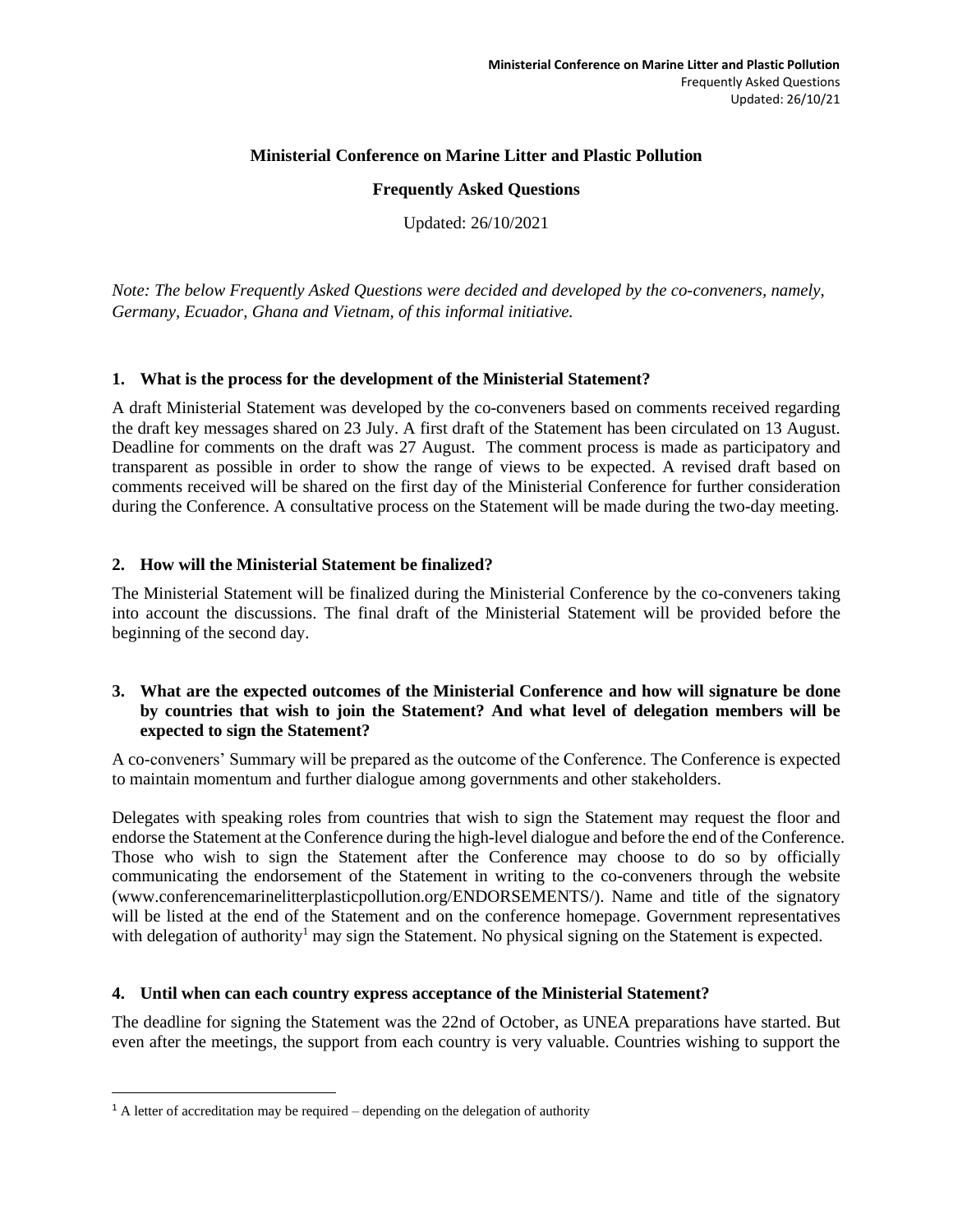Ministerial Declaration can still do so by officially communicating the endorsement via the conference website (www.conferencemarinelitterplasticpollution.org/ENDORSEMENTS/).

# **5. What is the time limit for interventions during the high-level dialogue?**

Maximum time allocation for each intervention is 2 minutes.

Should Ministerial level delegates for countries be unable to attend the Conference, and wish to prepare pre-recorded video messages, they can do so, provided these are submitted to [unep-gpmarinelitter@un.org](mailto:unep-gpmarinelitter@un.org) by 25 August. Please note that live interventions will be given priority during the Conference.

# **6. Do you anticipate just statements from each delegate or will there be a discussion or questions asked to the participants at the high-level dialogue?**

High-level representatives will be invited to deliver statements on national position especially on:

a) the desired outcome of the resumed fifth session of the UN Environment Assembly (UNEA 5.2) and

b) related to the Ministerial Statement.

# **7. Apart from the high-level dialogue, are there other segments during the Conference that are open to interventions/questions by participants?**

In addition to the high-level dialogue under agenda item 5, there will also be opportunities to make interventions under agenda item 3b. Short interventions or questions can be asked under agenda items 4, 6 and 7.

# **8. Will any contact group be organized for consultation on the Ministerial Statement during the Ministerial Conference?**

No contact groups or breakout sessions are envisioned during the Ministerial Conference.

# **9. Are there other relevant ongoing processes?**

There are a number of ongoing country-driven processes, including the New York Group of Friends to Combat Marine Plastic Litter and the Nairobi Group of Friends to Combat Marine Litter and Plastic Pollution.

# **10. Can Major Groups and Stakeholders (MGS) contribute to the development of the Ministerial Statement?**

The Ministerial Conference is open for multi-stakeholder participation. Delegates from MGS can request the floor by raising hands during the Conference under different agenda items. Please note that delegates from governments and regional groups will be given priority to take the floor.

# **11. What are the next steps after the Ministerial Conference?**

Countries that have not already done so during the Ministerial Conference may choose to sign onto the Ministerial Statement after the Conference.